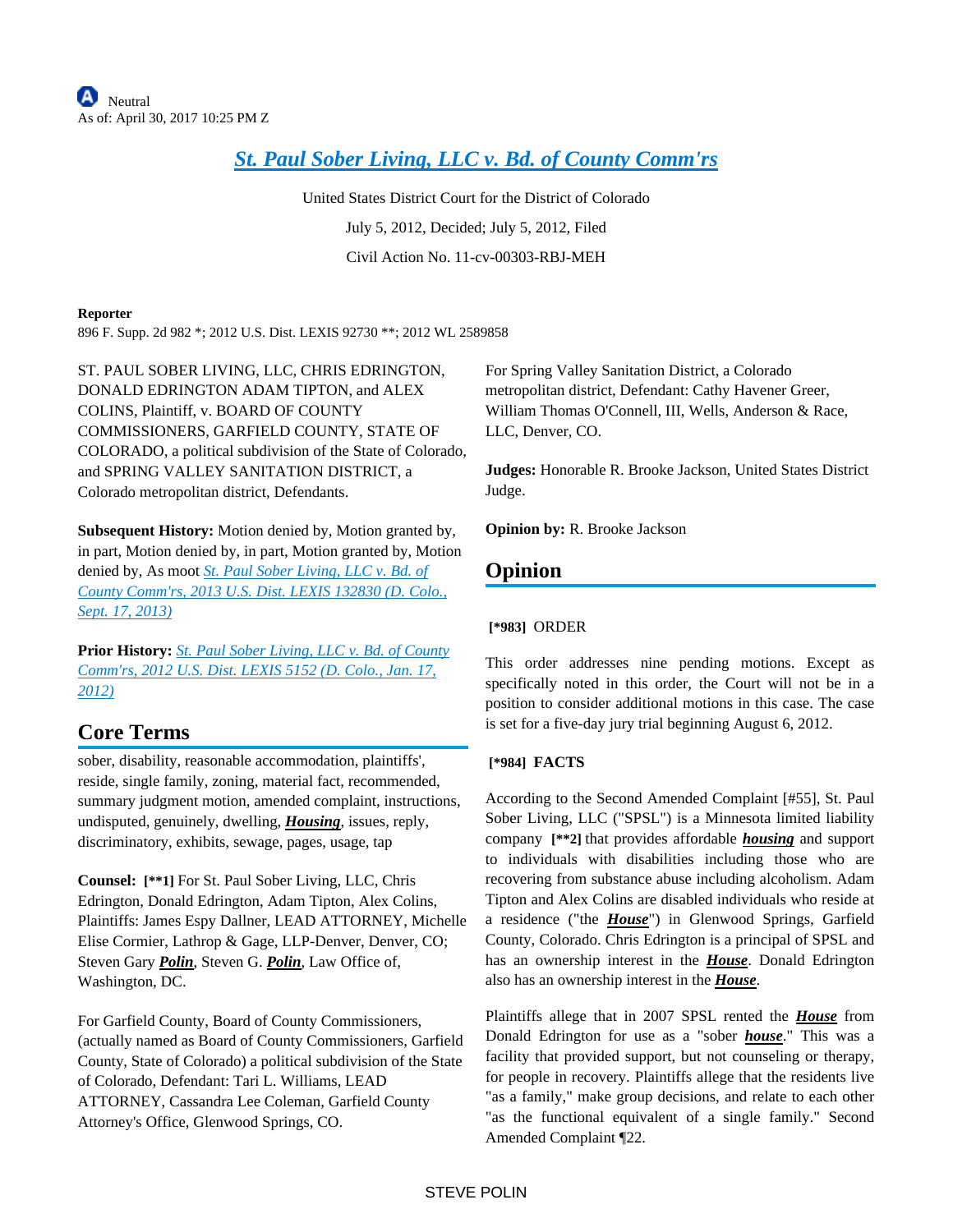In 2008 a Garfield County zoning code enforcement officer advised Mr. Edrington that a sober *house* business is not permitted in Garfield County without a special use permit, and that Mr. Edrington had 30 days to bring the *House* into compliance with the code. SPSL responded, through counsel, that enforcement of the code against Mr. Edrington for using the *House* as a sober **[\*\*3]** *house* would constitute discrimination in violation of two federal statutes, the *Fair*  **Housing** Act and the Americans with Disabilities Act.

The zoning officer replied that the Board of County Commissioners of Garfield County ("BOCC") considered the *House* to be a boarding or rooming *house*, and that the *House* was located in a Planned Unit Development ("PUD") zoned for single family use. This opinion was confirmed by an Assistant County Attorney, although she added that the use could be allowed if SPSL obtained an amendment adding "boarding or rooming *houses*" to the PUD's list of allowed uses and obtained a conditional use permit.

Those steps apparently were not taken, and in December 2008 the BOCC filed a suit in state court against the Edringtons seeking injunctive and declaratory relief. SPSL, through counsel, then requested that the BOCC make "reasonable accommodations," namely (1) to treat the *House* as a single family use; (2) to reconsider its decision to classify the *House* as a rooming or boarding *house*; and (3) to hold enforcement action in abeyance until the BOCC acted on this request. However, the BOCC did not respond.

In February 2009 the BOCC filed an amended complaint in state **[\*\*4]** court, again seeking injunctive and declaratory relief. In July 2009 Donald Edrington filed an application for a text amendment of the PUD to classify a sober *house* as a permitted use. He also requested a waiver of certain criteria that SPSL was required to meet under the code. He received no response to the latter request. The Planning Department reported that the proposed use was similar to a "group home" which the code allowed in single family zones subject to a determination (1) whether it was within 300 feet of another such facility, and (2) whether the facility constitutes a direct threat to the health, safety, or welfare of the community. However, according to the plaintiffs, the *House* is not used as a "group home." In any event, the Planning Department staff recommended that the application for a text amendment be denied, allegedly based upon letters from citizens allegedly based upon discriminatory animus, in turn based upon stereotypes of persons in recovery.

 **[\*985]** In November 2009 counsel again requested a "reasonable accommodation" by treating the residents of the *House* as a single family or waiving certain requirements. There was no response. The request for the accommodation

 **[\*\*5]** was again made by Donald Edrington at a Planning Commission hearing in December 2009. Once again considerable public opposition was expressed. The Planning Commission recommended that the BOCC deny the application, and members of the Commission allegedly expressed discriminatory viewpoints. At a hearing in February 2010 the BOCC indicated that it generally followed the Planning Commission's recommendations, but that Mr. Edrington could amend his application and receive another recommendation.

In July 2010 Mr. Edrington re-applied for a text amendment to the PUD, this time to add a "sober *house*" as a conditional use. He again requested certain "reasonable accommodations." The Planning Department staff again found that the proposed sober *house* use was similar to a group home under the zoning code, and it recommended that the second application be denied. According to plaintiffs, this recommendation was again based upon public comments expressing discriminatory animus. In November 2010 the Planning Commission held a hearing on the second application and again decided to recommend to the BOCC that the application be denied, allegedly based upon public opposition.

Also in November 2010 the **[\*\*6]** administrator of the Spring Valley Sanitation District ("SVSD"), a sewer service district, advised the Planning Department that the use of the *House* as a sober *house* would have to be reviewed by the SVSD; that the proposed text amendment would require rezoning of the Los Amigos PUD; and that SVSD could not support such a rezoning. The SVSD advised Mr. Edrington that it had determined that the *House* was not being used as a single family residence, and that SVSD would retroactively apply commercial rates to the property. It assessed \$3,864 in additional tap fees and a past due service charge of \$244.80.

In May 2011, despite Mr. Edrington's repeated request for "reasonable accommodations," the BOCC unanimously voted to deny the text amendment. Also in May 2011 SPSL, through counsel, requested a "reasonable accommodation" from the SVSD, namely, to reconsider its decision to classify the *House* as a commercial use, and instead, to treat the *House* as a single family use. The request for the accommodation was not formally answered but has effectively been denied.

Plaintiffs filed this suit on June 15, 2011 and filed their Second Amended Complaint on January 17, 2012. In their first claim for **[\*\*7]** relief they assert a violation of the *Fair Housing* Act of 1968, as amended by the *Fair Housing* Amendments Act of 1988 ("FHA), *42 U.S.C. § 3601 et seq.*("FHA"). *Section 3604(f)* makes it unlawful:

(1) To discriminate in the sale or rental, or to otherwise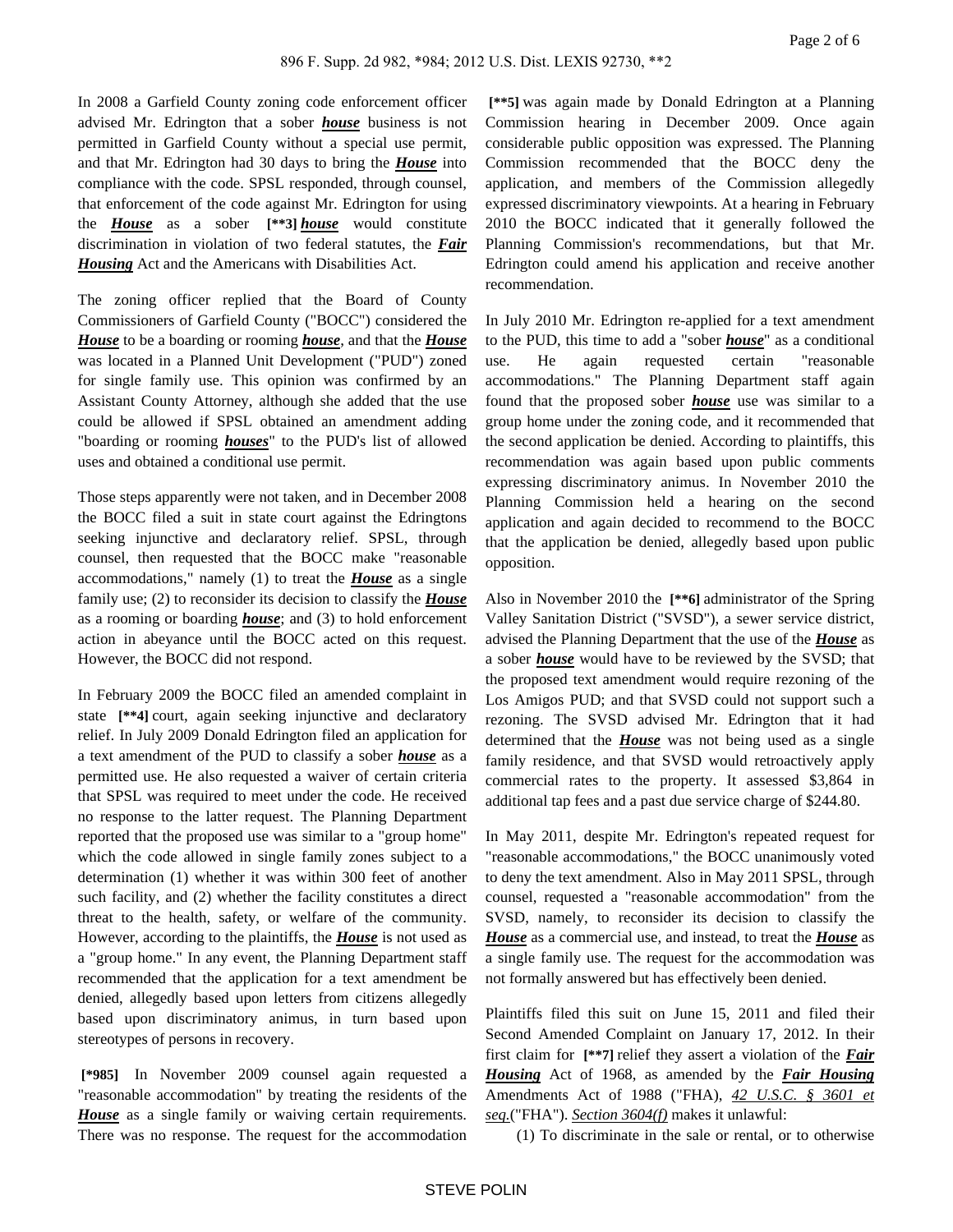make unavailable or deny, a dwelling to any buyer or renter because of a handicap of--(A) that buyer or renter, (B) a person residing in or intending to reside in that dwelling after it is so sold, rented, or made available; or (C) any person associated with that buyer or renter.

(2) To discriminate against any person in the terms, conditions, or privileges of sale or rental of a dwelling, or in the provision of services or facilities in connection with such dwelling, because of a handicap of (A) that person; or (B) a person residing in or intending to reside in that dwelling after it is so sold, rented, **[\*986]** or made available; or (C) any person associated with that person.

Discrimination includes "a refusal to make reasonable accommodations in rules, policies, practices, or services, when such accommodations may be necessary to afford such person equal opportunity to use and enjoy a dwelling." *42 U.S.C. §3604(f)(3)(B)*. The FHA's prohibitions **[\*\*8]** apply to discriminatory zoning practices. *[Bangerter v. Orem City](https://advance.lexis.com/api/document?collection=cases&id=urn:contentItem:3S4X-H8W0-001T-D4WG-00000-00&context=)  [Corp., 46 F.3d 1491, 1498 \(10th Cir. 1995\)](https://advance.lexis.com/api/document?collection=cases&id=urn:contentItem:3S4X-H8W0-001T-D4WG-00000-00&context=)*.

In their second claim for relieve plaintiffs assert that both defendants have violated the Americans with Disabilities Act ("ADA"), *[42 U.S.C. § 12101 et seq.](https://advance.lexis.com/api/document?collection=statutes-legislation&id=urn:contentItem:4YF7-GP51-NRF4-40G1-00000-00&context=)* Title II of the ADA provides that

no qualified individual with a disability shall, by reason of such disability, be excluded from participation in or be denied the benefits of the services, programs, or activities of a public entity, or be subjected to discrimination by any such entity.

### *[42 U.S.C. § 12132](https://advance.lexis.com/api/document?collection=statutes-legislation&id=urn:contentItem:4YF7-GN41-NRF4-40JX-00000-00&context=)*.

Accordingly, a plaintiff must show (1) that he is a qualified individual with a disability (2) who was subjected to discrimination by a public entity (3) by reason of his disability. Title II requires public entities to make reasonable accommodations for the disabled. *See, e.g., [Thompson v.](https://advance.lexis.com/api/document?collection=cases&id=urn:contentItem:445S-Y940-0038-X387-00000-00&context=)  [Colorado, 278 F.3d 1020, 1029 \(10th Cir. 2001\)](https://advance.lexis.com/api/document?collection=cases&id=urn:contentItem:445S-Y940-0038-X387-00000-00&context=)*. The ADA's prohibitions apply to discriminatory zoning practices. *See, e.g., [Innovative Health Systems, Inc. v. City of White Plains,](https://advance.lexis.com/api/document?collection=cases&id=urn:contentItem:3S4X-FSV0-00B1-D295-00000-00&context=)  [117 F.3d 37, 44 \(2nd Cir. 1997\)](https://advance.lexis.com/api/document?collection=cases&id=urn:contentItem:3S4X-FSV0-00B1-D295-00000-00&context=)*.

#### **CONCLUSIONS**

## **Defendant Spring Valley Sanitation District's Motion to Dismiss [#37]: DENIED**

This motion became moot upon plaintiffs' **[\*\*9]** filing their Second Amended Complaint.

**Defendant Spring Valley Sanitation District's Motion to Dismiss Plaintiffs' Second Amended Complaint [#61]:** 

#### **DENIED**

This motion became moot upon this defendant's filing its Motion for Summary Judgment.

## **Motion for Summary Judgment of Defendant Board of County Commissioners of Garfield County, State of Colorado [#70]: DENIED**

The BOCC's motion for summary judgment is presented in the form of a two-page motion [#70], a 32-page brief supported by seven exhibits comprising 123 pages [#71] and an 11-page reply brief accompanied by nine exhibits comprising 44 pages [#103]. Sandwiched in between those pleadings is plaintiffs 47-page response [#90] supported by 19 exhibits comprising 288 pages [#91]. The motion treats the requirements for an FHA and an ADA claim as essentially the same, and the Court accepts that overlap for present purposes.

The Court finds, based upon its review of the parties' briefs, that there are genuine issues of material fact in dispute. These factual issues include, but are not necessarily limited to, the following:

- Is the *House* a "group home facility"?
- If so, is the *House* within 300 feet of another such facility, and is it a direct **[\*\*10]** threat to the health, safety and welfare of the community?

• Were the County's application of its zoning rules and its denial of the requests for "reasonable accommodations" based upon a legitimate, nondiscriminatory interest (such as protection **[\*987]** of the health, safety and welfare of the community) or by discrimination against the plaintiffs by reason of the disabilities of the residents of the *House*? In other words, were the reasons given for the actions taken by the BOCC pretextual? As one example of a reason given that may or may not have been pretextual, was the BOCC's decision motivated by the lack of an adequate water supply, or was that reason pretextual?

The Court expresses no opinion regarding these questions, nor does it express any opinion regarding the merits of plaintiffs' claims. Likewise, this order does not establish what specific instructions must be given to the jury in this case. This order only reflects the Court's finding that the claims against the BOCC are not appropriate for summary disposition.

The Court expects counsel to meet and confer in good faith with the goal of reaching stipulations, to the maximum extent possible, on jury instructions and a verdict form, **[\*\*11]** and to have specific proposals for instructions and verdict forms to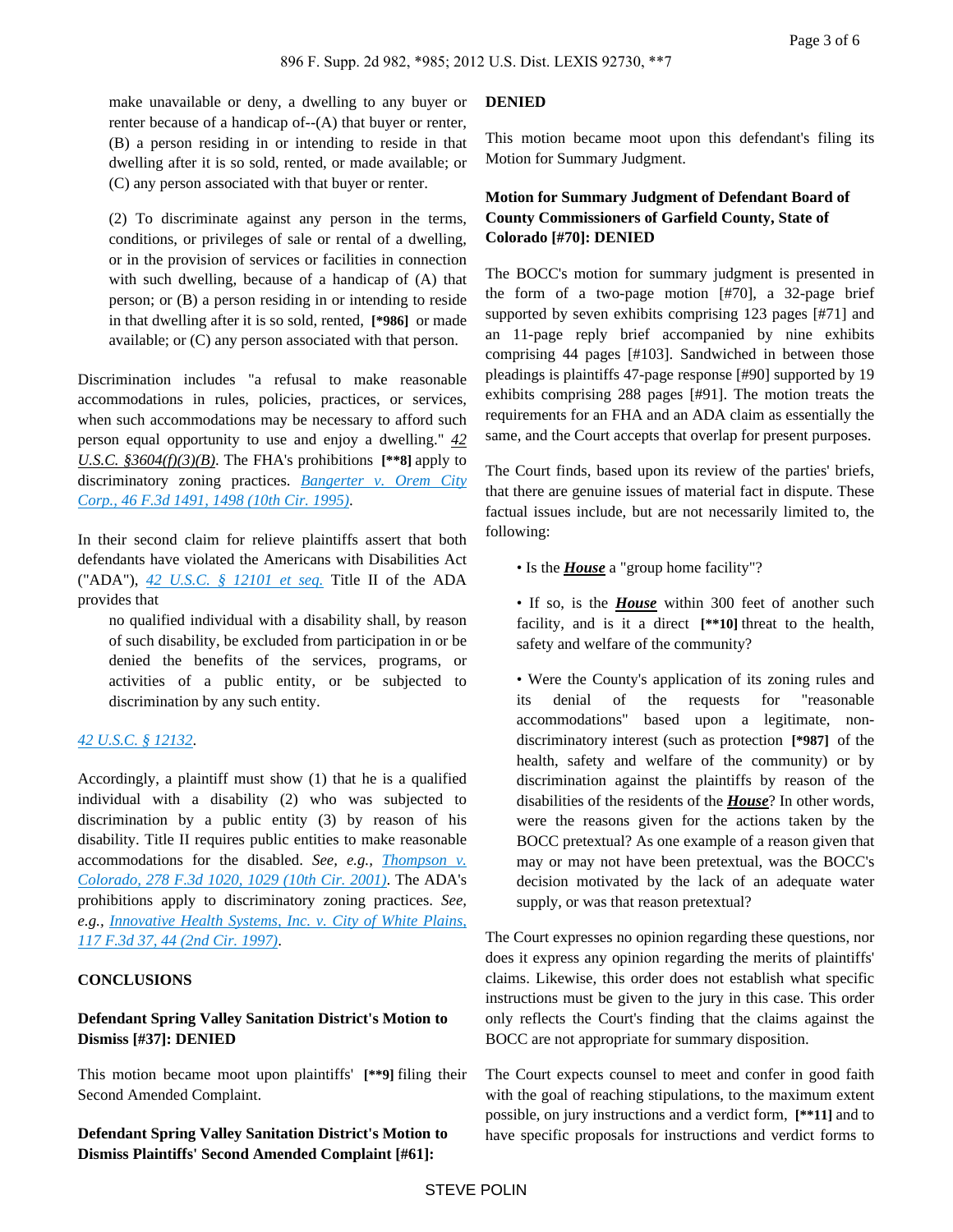the extent stipulations cannot be reached, before the Trial Preparation Conference scheduled for July 13, 2012. Please note that the Court does not want or need stock preliminary jury instructions concerning how a trial works. The only "stock" instructions that the Court will need are an instruction setting forth a brief statement of the parties' respective positions and instructions concerning such standard things as burden of proof, credibility, number of witnesses, not to base a decision on sympathy or prejudice, etc. Please focus your conference and preparation for the Trial Preparation Conference on the elements of the claims, definitions of key terms, the relief plaintiffs' are seeking, any appropriate affirmative defenses, and a verdict form.

## **Defendant Spring Valley Sanitation District's Motion for Summary Judgment [#104]: DENIED**

In view of the proximity of trial and the parties' need for decisions, the Court has elected to include this motion in this order, even though the time for the moving party to file a reply brief has not yet expired. If SVSD believes that it has significant evidence or an argument that **[\*\*12]** has not been presented which would have been addressed in a reply, it may file a short motion to reconsider limited to that new information. The Court will consider any such new information with an open mind.

The SVSD's position can be simply stated. It provides sewage service to customers with the district and assesses charges based upon usage, i.e., the impact of a given property on the sewer system. Its unit of measurement of usage is the "equivalent residential unit" or "EQR," **[\*\*13]** which is based on the estimated amount of sewage produced by a single family residential unit. The EQR for a single family residential unit is set at 1.0. The district physically lacks the ability to measure the actual amount of sewage that leaves a particular residence. Therefore, it looks to the residence's water usage in non-irrigation months to determine whether it is greater than a typical user. In March 2011 the district reviewed the *House*'s average water usage and found that it totaled 1.3 EQR. Therefore, it assessed an additional 0.3 tap fee totaling \$3,844, and assessed \$244.80 in past due service charges. These decisions were based solely on the numbers and had nothing to do with who the user was.

If those facts are correct, and if that is the "whole story," then I would agree that plaintiffs have no viable FHA or ADA claim against SVSD. However, I am not **[\*988]** persuaded that there are no material facts genuinely in dispute such that this decision can be made as a matter of law at this time.

I note, first, an inconsistency in the district's own presentation of the "undisputed" facts. It states that it has never treated the *House* as anything other than a single family residence for  **[\*\*14]** sewage purposes. Motion [#104] at 6, ¶26. However, in her April 19, 2011 letter to Donald Edrington explaining the increased tap fee, the district administrator said, "[b]ecause the Property is no longer used as a single family residence, the Board of Directors has been reviewing the water use for the property . . . ." *Id*. at 8, ¶35.

Even more basically, plaintiffs have come forward with evidence that, if believed, might support a finding that the alleged excessive usage was a pretext for the recalculation of the tap and service fees. In their response to the motion [#118], plaintiffs have presented evidence that, if believed by the jury, suggests that the majority of the members of the SVSD board were members, and in one instance an officer of, the local homeowners' association. There is some evidence that the at least some members of the homeowner's association, including the member who was an officer of the association and a member of the SVSD board, were strongly opposed to having a sober *house* in the neighborhood. An inference could be drawn from evidence presented by the plaintiffs in response to this and other motions that this opposition might have been motivated, in part, by **[\*\*15]** the nature of the individuals and their addictions who were residing in the *House*, and that these feelings might have motivated the district's board to evaluate the *House*'s use of sewage service.

Again, for emphasis, the Court is expressing no opinion as to the merits of plaintiffs' claims. Indeed, the seemingly small increase in the tap fee and the service charge makes one wonder "what all the fuss is about," that is, why this case has been complicated by the addition of the claims against the SVSD. Nevertheless, the question before the Court is simply whether there is any genuine dispute of a material fact such that issues should be resolved in a trial rather than solely by the Court. I conclude that summary disposition is inappropriate.

## **Plaintiffs' Motion for Summary Judgment as to Defendant Board of County Commissioners, Garfield County [#105]**

For the same reasons as were expressed in respect to motion #104, the Court elects to address the motion based upon the motion and response without awaiting a reply but grants plaintiff leave to file a motion to reconsider if it has new evidence or a new argument that it would have presented in a reply.

The BOCC disputes some of plaintiffs' corrected  **[\*\*16]** statement of undisputed facts and claims that some of them are not supported by admissible evidence. Response [#114] at 4-8. However, for present purposes I will assume without deciding that plaintiffs'59 "undisputed facts" [#106-2] at 2-10 are either undisputed or not genuinely disputed. I will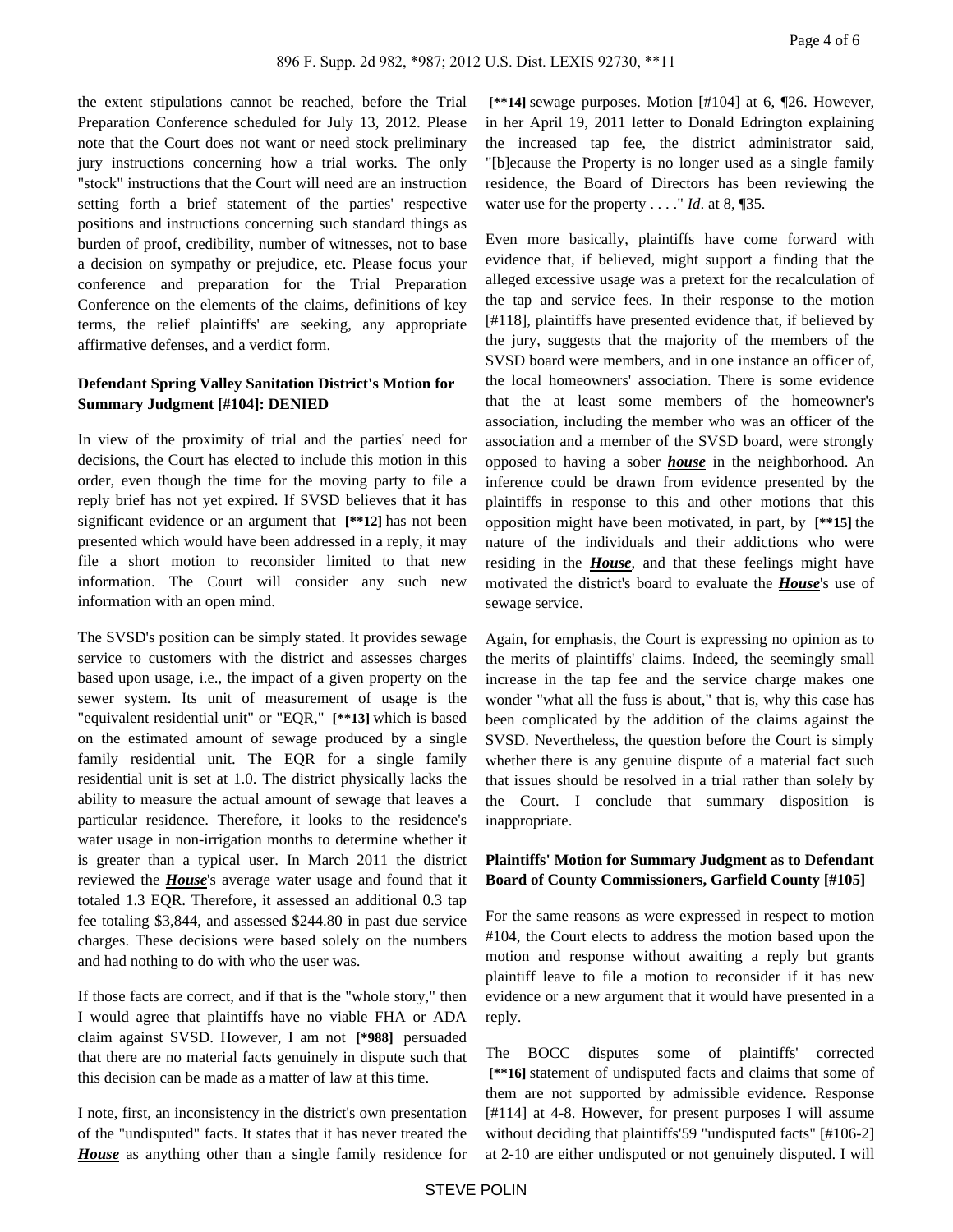also assume, without deciding, that all of these facts are relevant.

Nevertheless, for substantially the same reasons the Court gave for denying the BOCC's motion for summary judgment, the Court denies this motion. The key to this case is what has motivated the BOCC to take the positions it has taken, including its refusal to make what plaintiffs' contend are reasonable accommodations. Questions of that nature are inherently factual.<sup>1</sup>

## **[\*989] Plaintiffs, St. Paul Sober Living and Chris Edrington's Corrected Statement of Material Facts Not in Dispute and Memorandum in Support of Summary Judgment [#106]: GRANTED**.

This is not truly a motion, but the Court deems it as a belated motion to correct an incomplete statement of allegedly undisputed facts and to correct the failure to file a timely supporting brief. Plaintiff's explanation for the late filing of a brief in support of its motion and the "corrected" statement of allegedly undisputed facts, *see* response to motion to strike [#119] is thin. The Court would much prefer counsel's admitting that they did not get their act together in time to meet the deadline.

However, in the context of the flood of motions and exhibits that the Court is grappling with, the filing of one more set of papers one day late is not a capital offense. The BOCC has not been prejudiced. As such, the Court grants the motion despite its untimeliness.

## **Defendant Board of County Commissioners' Motion to Strike Plaintiffs' Statements and Attachments Thereto Untimely Filed on June 2, 2002 [#107]: DENIED**

For the same reasons that the Court granted motion #106 the Court denies this motion.

## [**Defendant [\*\*18] Board's] Motion to Strike Expert and Motion for Sanctions [#115]: DENIED**.

Defendant did not request a hearing, and the Court therefore proceeds without a hearing. *See [U.S. v. Nacchio, 555 F.3d](https://advance.lexis.com/api/document?collection=cases&id=urn:contentItem:7VFW-TM90-Y9NK-S0FR-00000-00&context=)  [1234, 1251 \(10th Cir. 2009\)](https://advance.lexis.com/api/document?collection=cases&id=urn:contentItem:7VFW-TM90-Y9NK-S0FR-00000-00&context=)*. The Court elects to address this motion without awaiting plaintiff's response, because the Court is satisfied from the motion itself and its review of the expert's report that the motion cannot be granted.

Expert opinion testimony is admissible if it is relevant and reliable. *[Daubert v. Merrell Dow Pharmaceuticals, Inc., 509](https://advance.lexis.com/api/document?collection=cases&id=urn:contentItem:3S4W-XDR0-003B-R3R6-00000-00&context=)  [U.S. 579, 589, 594-95, 113 S. Ct. 2786, 125 L. Ed. 2d 469](https://advance.lexis.com/api/document?collection=cases&id=urn:contentItem:3S4W-XDR0-003B-R3R6-00000-00&context=)  [\(1993\)](https://advance.lexis.com/api/document?collection=cases&id=urn:contentItem:3S4W-XDR0-003B-R3R6-00000-00&context=)*. The opinions are relevant if they would "assist the trier of fact to understand the evidence or to determine a fact in issue." *[Fed. R. Evid. 702](https://advance.lexis.com/api/document?collection=statutes-legislation&id=urn:contentItem:5GYC-2991-FG36-120S-00000-00&context=)*. They are reliable if (1) the expert is qualified "by knowledge, skill, experience, training, or education," (2) his opinions are "based upon sufficient facts or data," and (3) they are "the product of reliable principles and methods." *Ibid*.

The proponent of expert testimony has the burden to show that the testimony is admissible. *[U.S. v. Nacchio, 555 F. 3d at](https://advance.lexis.com/api/document?collection=cases&id=urn:contentItem:7VFW-TM90-Y9NK-S0FR-00000-00&context=)  [1241](https://advance.lexis.com/api/document?collection=cases&id=urn:contentItem:7VFW-TM90-Y9NK-S0FR-00000-00&context=)*. The trial court plays a "gatekeeping" role. This is not, however, a role that emphasizes exclusion of expert testimony. **[\*\*19]** Judge Kane aptly summarized the thrust of *[Daubert](https://advance.lexis.com/api/document?collection=cases&id=urn:contentItem:3S4W-XDR0-003B-R3R6-00000-00&context=)* in interpreting and applying *[Rule 702](https://advance.lexis.com/api/document?collection=statutes-legislation&id=urn:contentItem:5GYC-2991-FG36-120S-00000-00&context=)*:

A key but sometimes forgotten principle of *[Rule 702](https://advance.lexis.com/api/document?collection=statutes-legislation&id=urn:contentItem:5GYC-2991-FG36-120S-00000-00&context=)* and *Daubert* is that *[Rule 702](https://advance.lexis.com/api/document?collection=statutes-legislation&id=urn:contentItem:5GYC-2991-FG36-120S-00000-00&context=)*, both before and after *Daubert*, was intended to relax traditional barriers to admission of expert opinion testimony. Accordingly, courts are in agreement that *[Rule 702](https://advance.lexis.com/api/document?collection=statutes-legislation&id=urn:contentItem:5GYC-2991-FG36-120S-00000-00&context=)* mandates a liberal standard for the admissibility of expert testimony. As the Advisory Committee to the 2000 amendments to *[Rule 702](https://advance.lexis.com/api/document?collection=statutes-legislation&id=urn:contentItem:5GYC-2991-FG36-120S-00000-00&context=)* noted with apparent approval, "[a] review of the caselaw after *Daubert* show that the **[\*990]** rejection of expert testimony is the exception rather than the rule.

*[Cook v. Rockwell Intern. Corp., 580 F. Supp. 2d 1071, 1082](https://advance.lexis.com/api/document?collection=cases&id=urn:contentItem:4MJB-W4M0-TVSX-P35R-00000-00&context=)  [\(D. Colo. 2006\)](https://advance.lexis.com/api/document?collection=cases&id=urn:contentItem:4MJB-W4M0-TVSX-P35R-00000-00&context=)* (citations omitted).

The Court finds that Mr. Regan has substantial expertise, based on education and experience, in the treatment of individuals with drug or alcohol addiction and with their recovery, including so-called "sober *houses*." The Court finds that his opinions would be helpful to jurors' and the Court's understanding of these issues, which are not typically matters of common knowledge and experience. The Court finds that the opinions are reliable in view of Mr. Regan's credentials and his **[\*\*20]** hands-on experience. His expertise has been recognized and honored, and he has apparently been qualified as an expert witness in two previous federal court trials.

However, his testimony will be strictly limited to the timely summary dated December 13, 2011 [#116-1].

## **Unopposed Motion to Withdraw Michelle E. Cormier as Co-Counsel [#117]: GRANTED**

<sup>&</sup>lt;sup>1</sup> Once again, the mere volume of the presentation (a 42-page brief, actually 62 pages including the 20-page statement of material facts allegedly not in dispute, supported by 37 exhibits comprising nearly 500 pages) tends to diminish the likelihood that there are no genuinely disputed issues of material fact. I note this for the sake of persuasive advocacy, not as dispositive of the motion. The motion is denied because there plainly are genuinely disputed issues **[\*\*17]** of material fact.